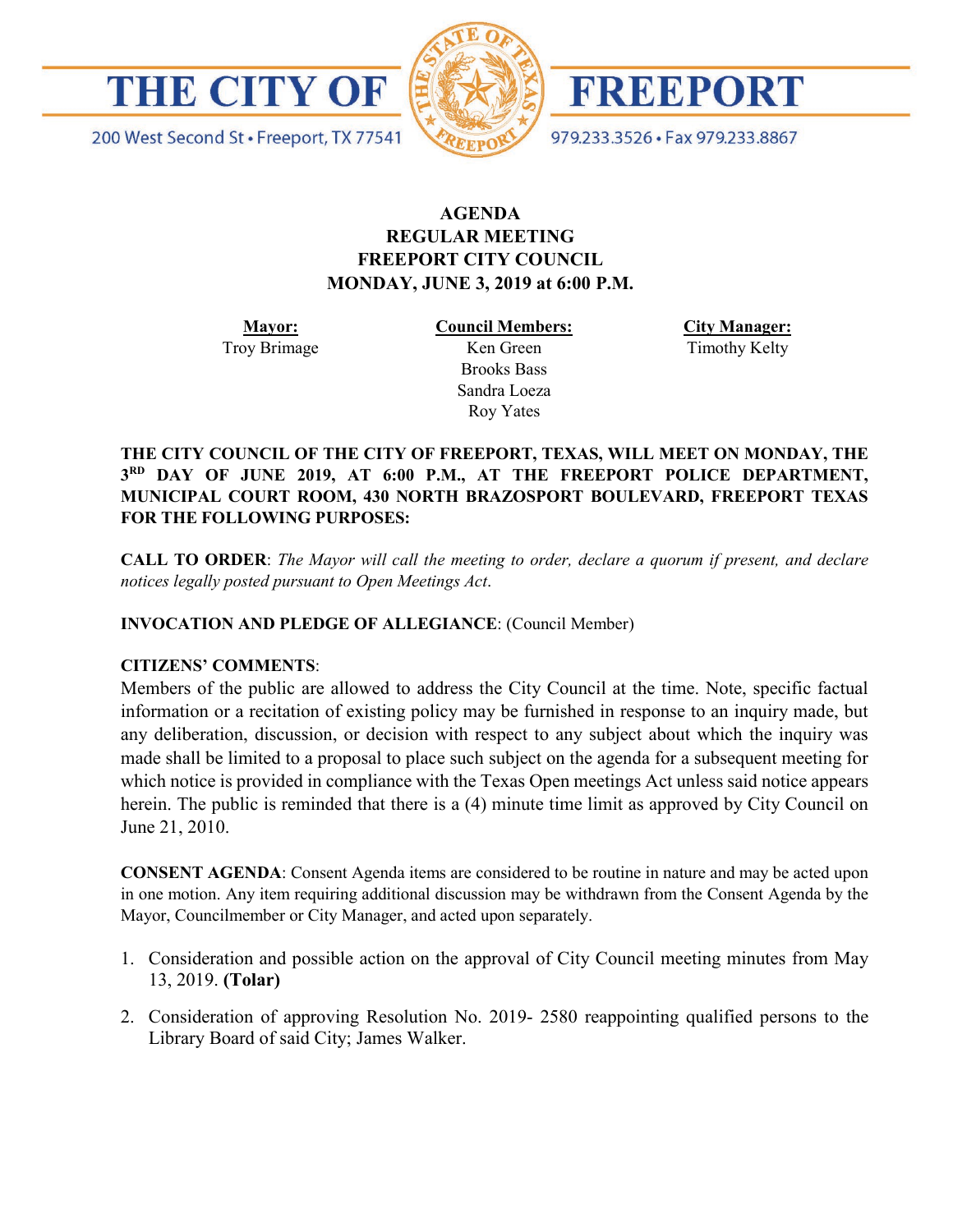- 3. Consideration of approving Resolution No. 2019- 2581 reappointing qualified persons to the Board of Adjustments of said City; Roddy Mohler and Sammye Moore.
- 4. Consideration of approving Resolution No. 2019-2582 reappointing qualified persons to the Planning Commission of said City; Clift Vandergrift.
- 5. Consideration of approving Resolution No. 2019-2583 reappointing qualified person to the Beautification/Parks Board of said City; Margaret L. McMahan
- 6. Consideration of approving Resolution No. 2019-2584 reappointing qualified persons to the Economic Development Corporation of said City; Marinell Music, Mark Fruidenberg, Mingo Marquez and Lesa Girouard.
- 7. Consideration of approving Resolution No. 2019-2585 reappointing qualified persons to the Charter Review Board of said City; Sandra Barbree, Amy Carrales, Donna Hayes, Ana Silbas.
- 8. Consideration of approving Resolution No. 2019-2586 reappointing qualified persons to the Senior Citizens Commission of said City; Ona Johnson, Sammy T. Moore, Martha Westbrook and Jane Hawkins.

## **COUNCIL BUSINESS – REGULAR SESSION:**

- 9. Public Hearing of a proposed replat being a Subdivision of 27.6011 Acres (1,202,307 sq. ft.) Being a partial replat of the replat of 330.599 Acres of the Velasco Townsite B.C.C.F. No. 2015055039 located in the Christian Henniger Survey, A-211, City of Freeport, Brazoria County, Texas. **(Shoemaker)**
- 10. Public Hearing of a proposed replat being a 4.358 Acre Tract Lots 1-24A, Block 786 & Lots 1- 24, Block 813, of the City of Velasco, Vol. 32, Pg. 14 B.C.D.R. located in the Alexander Calvit Survey, Abstract No. A-49 in Brazoria County, Texas **(Shoemaker)**
- 11. Consideration and possible action on an agreement with BASF Corporation for the first right of refusal on the purchase of effluent from the City's wastewater treatment plant. **(Kelty)**
- 12. Consideration of approving Resolution No. 2019-2587 amending the budget for the Freeport Economic Development Corporation budget for the 2018-2019 fiscal year. **(Holman)**
- 13. Consideration of approving Resolution No. 2019-2588 approving a procurement policy for the city. **(Russell)**
- 14. Consideration of approving Resolution No. 2019-2589 adopting Financial Management policies. **(Russell)**
- 15. Consideration of approving Ordinance No. 2019-2573 amending Sections 52.15 And 52.16 of the Code of Ordinances to increase the rates for water and sewer services. **(Russell)**
- 16. Consideration of approving Resolution No. 2019-2590 authorizing the submission of a Community Block Grant Disaster Recovery application to the Texas General Land Office and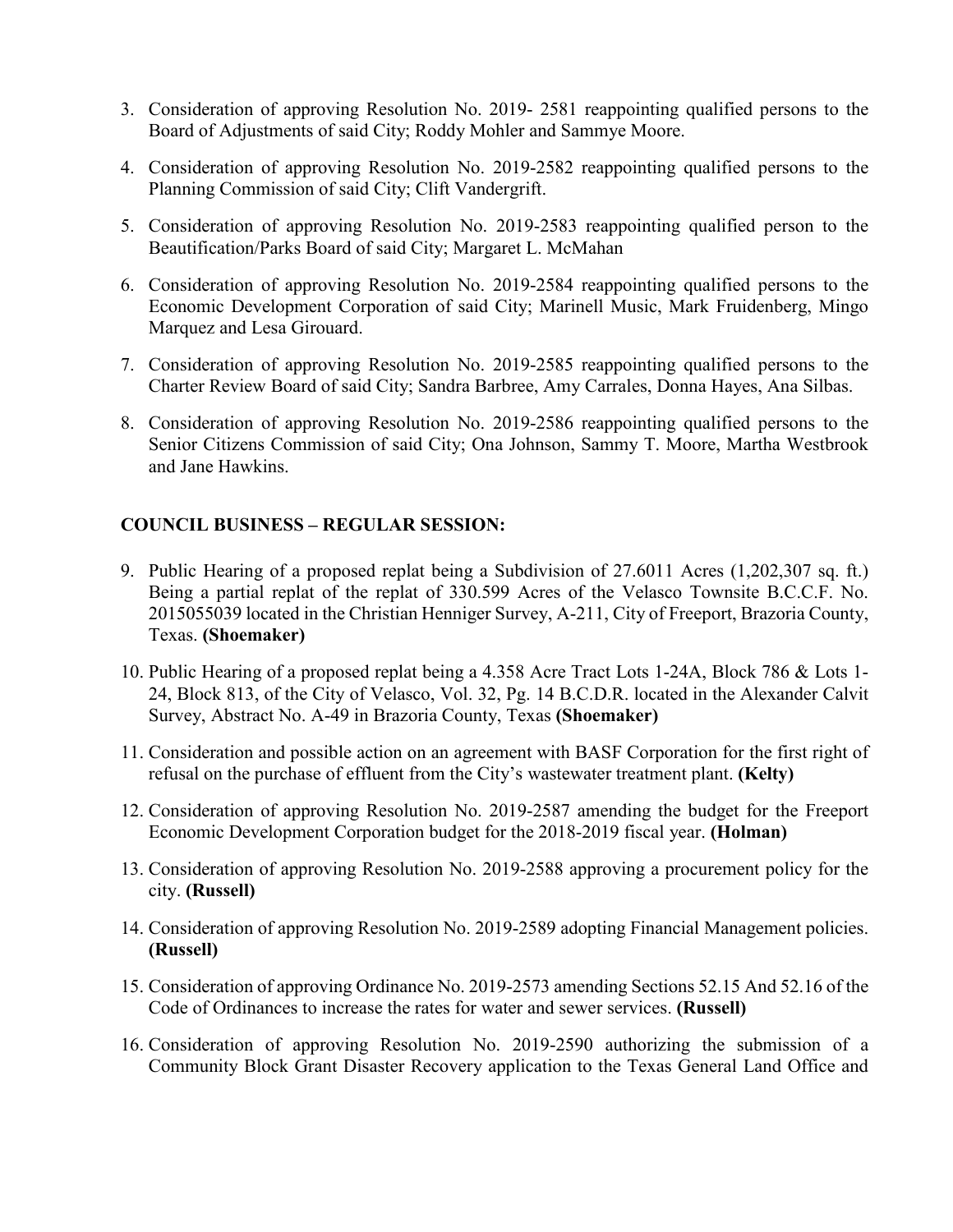authorizing the City Manager to act as the City's Executive Officer and authorized representative in all matters pertaining to the City's Participation in the CDBG-FR Program. **(Motley)**

- 17. Consideration of approving revisions to the personnel policy. **(Kershaw)**
- 18. Discuss and considering approving Ordinance No. 2019-2574 amending the code of ordinance in regard to the department of engineering. **(Kelty)**
- 19. Consideration of authorizing the City Manager to negotiate an engineering general services agreement with recommended engineering firm. **(Kelty)**

# **WORK SESSION:**

- 20. The City Council may deliberate and make inquiry into any item listed in the Work Session.
	- A. Mayor Troy T. Brimage announcements and comments.
	- B. Councilman Green Ward A announcements and comments.
	- C. Councilman Bass Ward B announcements and comments.
	- D. Councilwoman Loeza Ward C announcements and comments.
	- E. Councilman Yates Ward D announcements and comments.
	- F. City Manager Tim Kelty announcement and comments
	- G. Updates on current infrastructure.
	- H. Update on reports / concerns from Department heads.

### **CLOSED SESSION:**

- 21. Executive Session regarding economic development (Projects 2019-2 and 2019-3) in accordance with Vernon's Texas Government Code Annotated, Chapter 551, 551.087
- 22. Executive Session regarding personnel matters (City Manager Tim Kelty) in accordance with Vernon's Texas Government Code Annotated, Chapter 551, 551.074
- 23. Executive Session regarding personnel matters (Legal Counsel/City Attorney) in accordance with Vernon's Texas Government Code Annotated, Chapter 551, 551.074

### **COUNCIL BUSINESS – REGULAR SESSION:**

24. Consideration in open session of taking action on any matter discussed in closed executive session. **(Kelty)**

### **ADJOURNMENT:**

### 25.Adjourn.